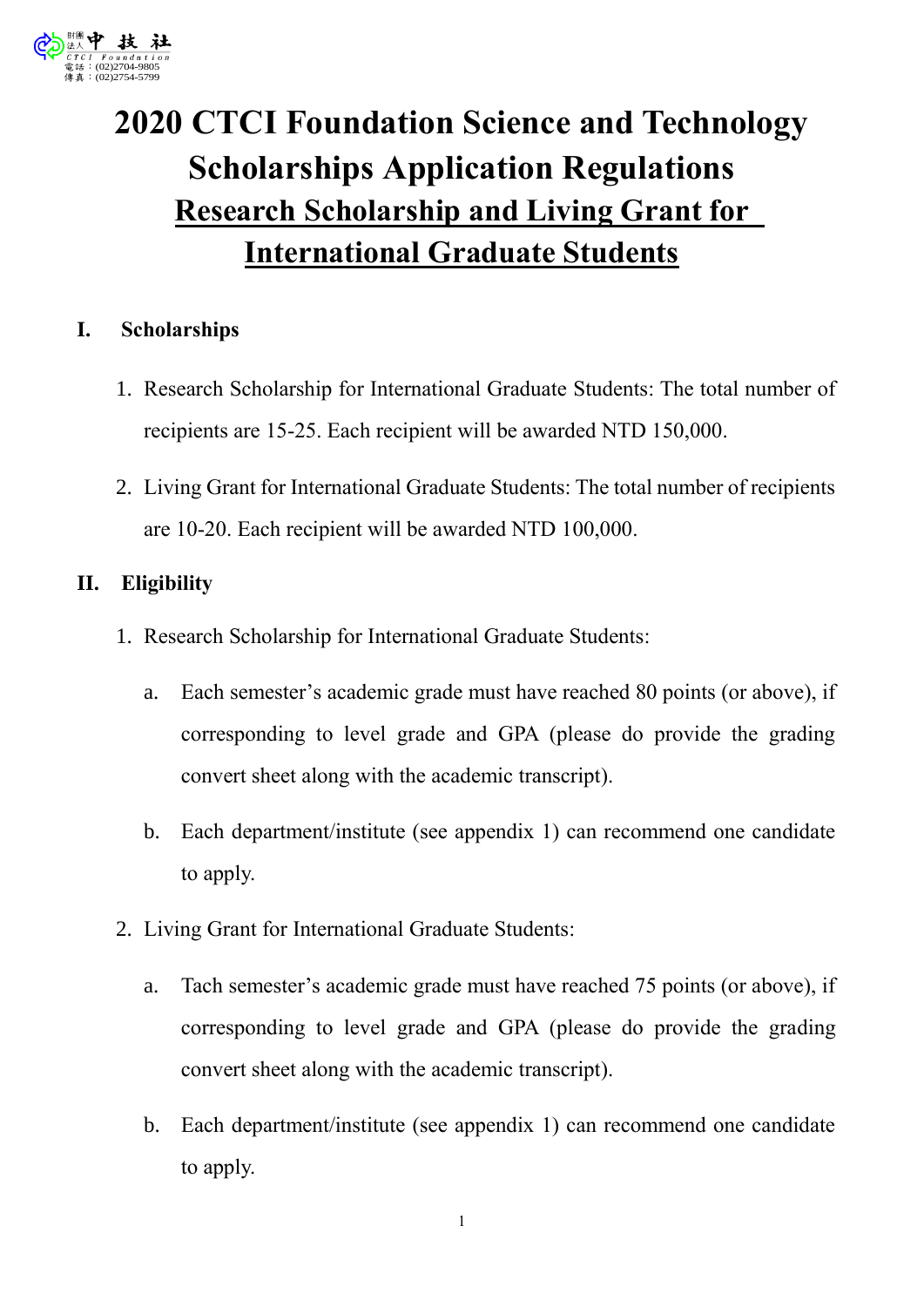# **III. Application process**

- 1. Application: online registration and sending written application documents, both of which must be completed to be acceptable.
	- a. Online registration: To fill out general information and upload (Chinese URL:<https://www.ctci.org.tw/> ; English URL: [http://www.ctci.org.tw/8831\)](http://www.ctci.org.tw/8831).
	- b. Written application: After online registration, applicants need to combine all documents on the application platform as pdf and print out.
	- c. All applications are recommended through the department and unified by the school, then sent to CTCI Foundation. CTCI Foundation will not accept any individual applications.
- 2. The required appendix of application

**The Research Scholarship for International Graduate Students** 

- A. General information
	- a. Application form and recommendation form from department/institute
	- b. Autobiography (Chinese or English)
	- c. A copy of student ID card, ROC (Taiwan) Resident Certificate (both front and back) and passport (photo page)
	- d. Original transcript of academic records for each institutional semester (Chinese or English)
	- e. At least one recommendation letter from advisors or other professors
- B. Research abstracts and preliminary results
- C. Description of accomplishments
	- a. Participation in research projects, programs, application software etc.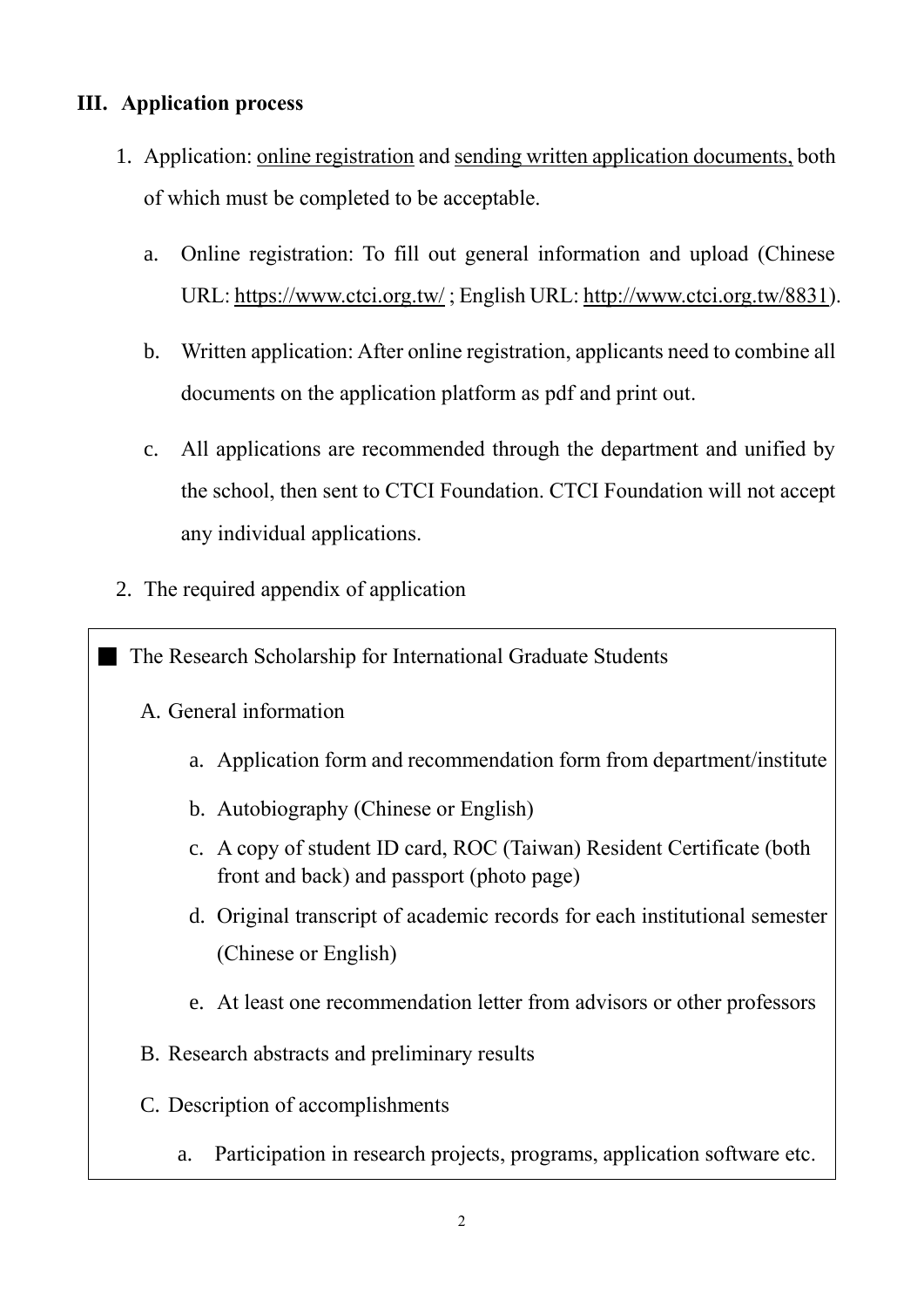- b. The detail information for important journal publications
- c. Certificates, licenses, awards, patents, etc.
- d. Applications and contributions to industry, society, science and technology.
- D. Other support documents
- The Living Grant for International Graduate Students
	- A. General information
		- a. Application form and recommendation form from department/institute
		- b. Autobiography (Chinese or English)
		- c. A copy of student ID card, ROC (Taiwan) Resident Certificate (both front and back) and passport (photo page)
		- d. Original transcript of academic records for each institutional semester (Chinese or English)
		- e. Recommendation letter from advisors or other professors

# **Note: Advisor should describe detailed for the necessarily of financial support to complete applicant's research.**

- B. Research abstracts and preliminary results
- C. Description of accomplishments
	- a. Participation in research projects, programs, application software, etc.
	- b. The detail information for important journal publications
	- c. Certificates, licenses, awards, patents, etc.
	- d. Applications and contributions to industry, society, science and technology.
- D. Other support documents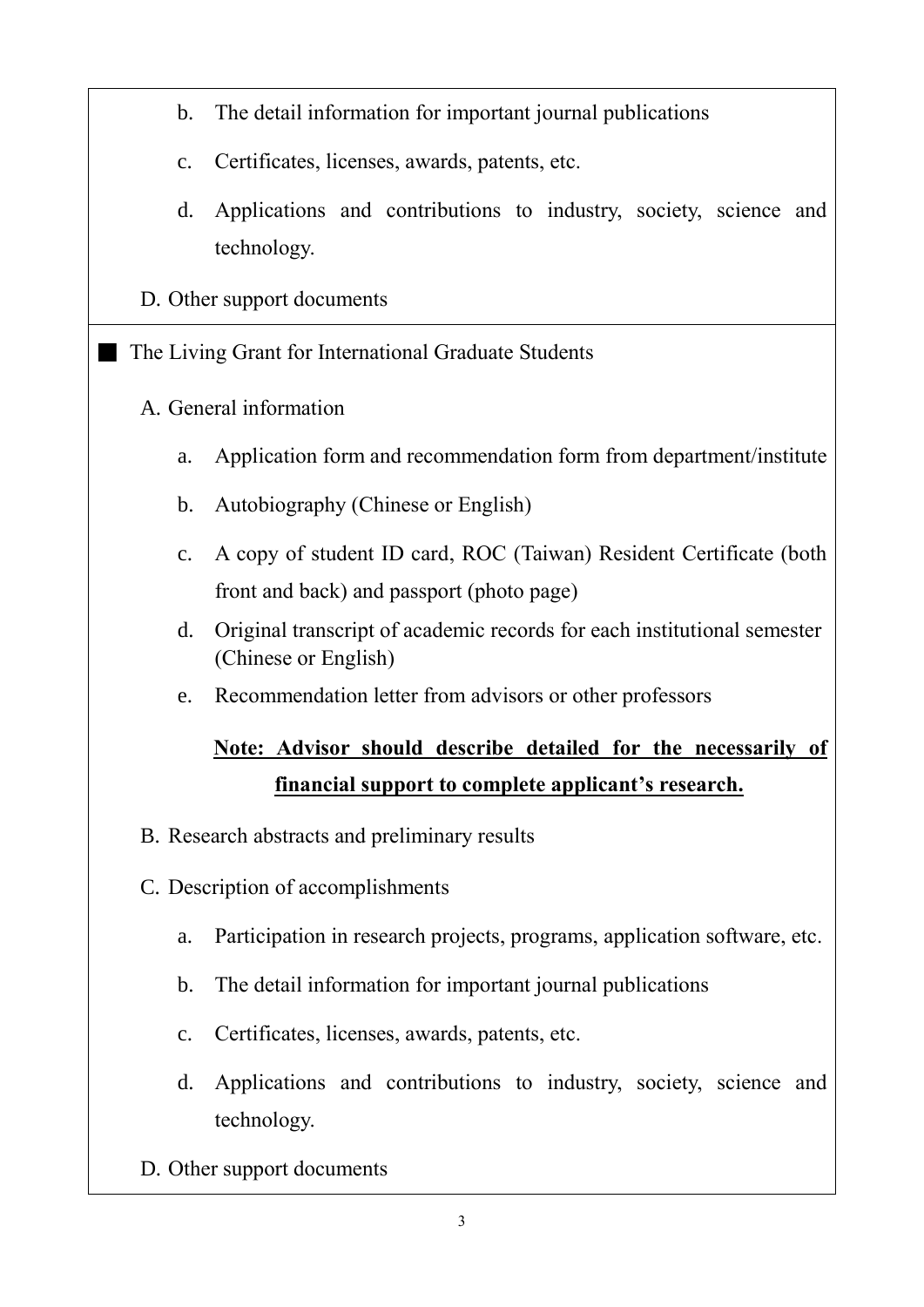- 3. Application deadline, written documents sending address
	- a. Application deadline: From July  $1<sup>st</sup>$  to September 15<sup>th</sup>, 2020 (When the application due date falls on a weekend or holiday, the application deadline is postponed to the next business day. Postmarked overdue will not be accepted.)
	- b. Mail Address: 8F., No. 97, Sec. 2, Dunhua S. Rd., Da'an Dist., Taipei City 106, Attn. Miss Chen; Phone: (02) 2704-9805 ext. 77; Email: ivychen@email.ctci.org.tw (106 台北市大安區敦化南路 2 段 97 號 8 樓 陳蕾伊小姐收)
- 4. Reminder
	- a. If recipients who win the CTCI Foundation Science and Technology Scholarship or any other civil institution's scholarship in the same academic year (except your university or governmental institutions), must notify CTCI Foundation honestly, and choose only one scholarship for acceptance. If there is any violation, awarded scholarships would be asked to return.
	- b. Based on the broad distribution of resources, scholarships must not repeat to give past recipients, but living grants are not in this limit.
	- c. The personal data you provide will only be used by the CTCI Foundation scholarships review panel. The application materials will not be returned to the applicant in any circumstances.

#### **IV. Review process**

1. The review panel will consist of CTCI Foundation's directors of departments whose background are science and engineering related fields, and invited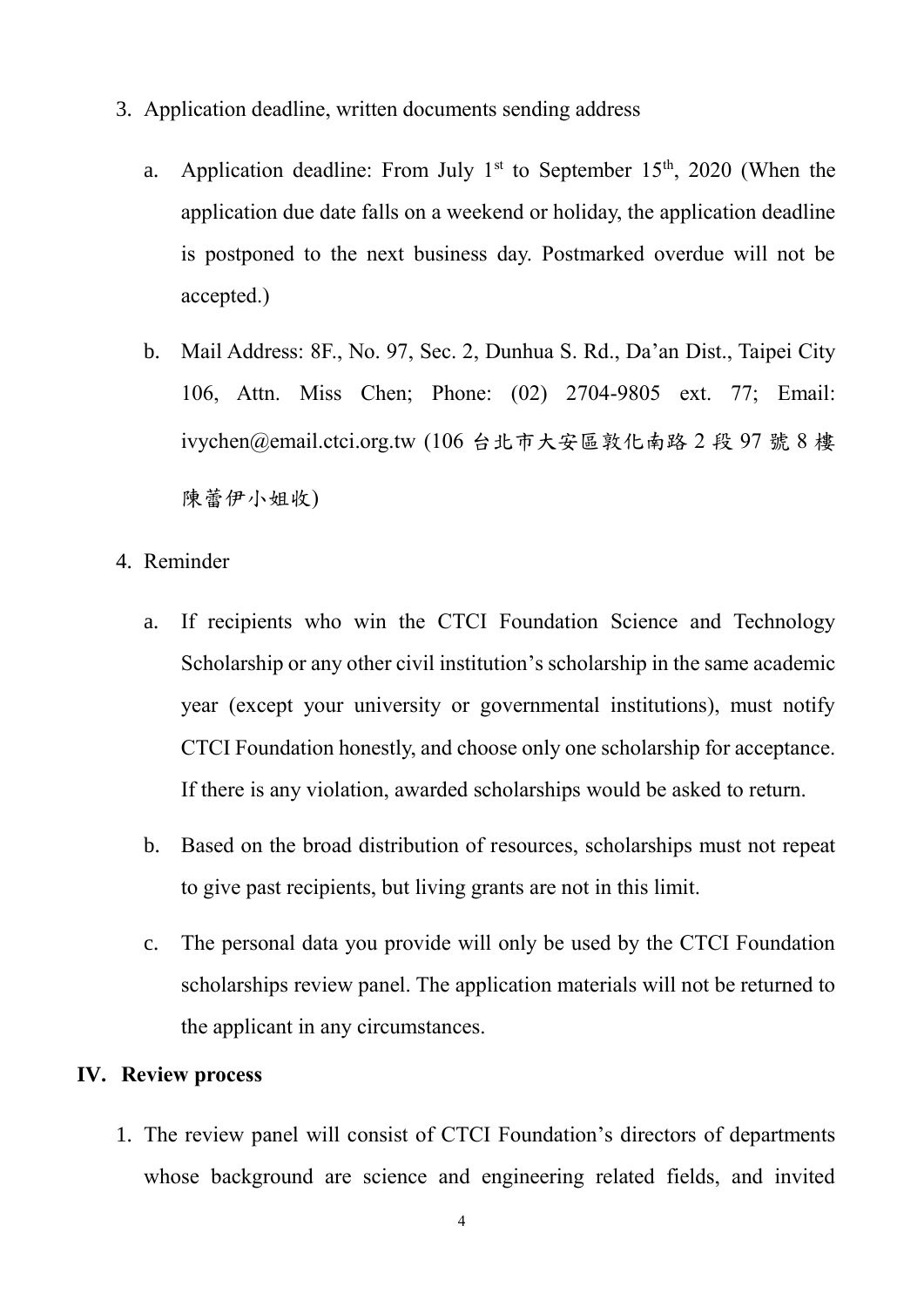professors and experts from universities and industries.

- 2. Assessment methods
	- (1) The Research Scholarship for International Graduate Students: Qualifying review and documentary review.
	- (2) The Living Grant for International Graduate Students: Qualifying review and documentary review.
- 3. Assessment principles
	- (1) The Research Scholarship for International Graduate Students: Research performance and potential for future development and contribution.
	- (2) The Living Grant for International Graduate Students: Financial demand for finishing education.
- 4. Assessment criteria

#### **The Research Scholarship for International Graduate Students**

| Review content           |                                                                                        | Proportion |
|--------------------------|----------------------------------------------------------------------------------------|------------|
| (1) Academic performance |                                                                                        | 10%        |
|                          | (2) Research thesis/dissertation                                                       |            |
| A.                       | Feasibility of research proposal (research structure,<br>methodology, and references). |            |
| <b>B.</b>                | Prospective contributions to the development<br>and<br>application of technology.      | 60%        |
| $\mathbf{C}$ .           | Preliminary study results (including conference papers<br>and journal papers).         |            |
| D.                       | Applications and contributions to industry, society,                                   |            |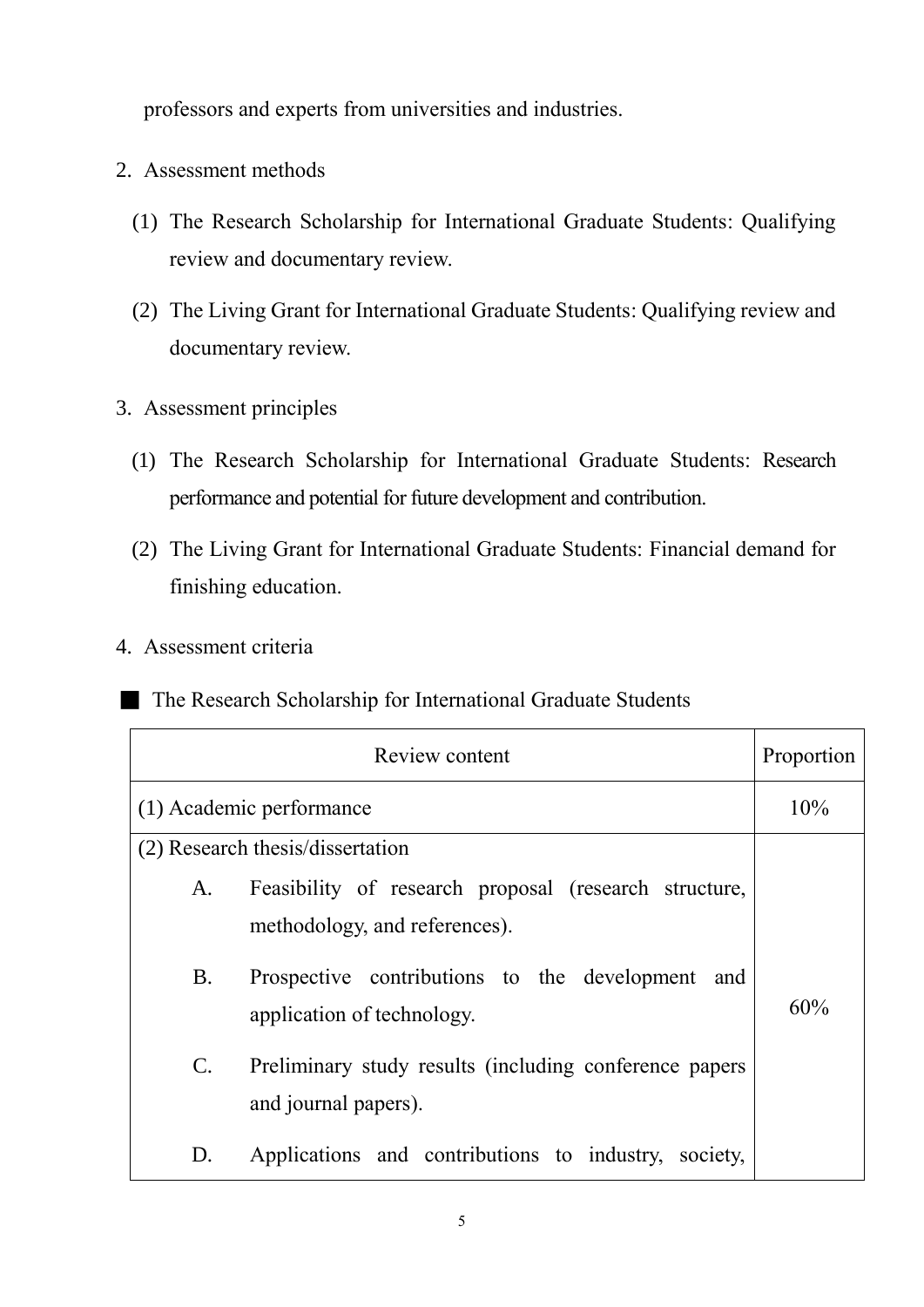| science and technology. |                                                           |     |
|-------------------------|-----------------------------------------------------------|-----|
|                         | (3) Other outstanding performance                         |     |
| A.                      | Participation in research projects, programs, application |     |
|                         | software, etc.                                            |     |
| Β.                      | Domestic and international competition results            | 30% |
|                         | Other supporting documents that highlight research        |     |
|                         | results                                                   |     |

# The Living Grant for International Graduate Students

| Review content                                                                              | Proportion |
|---------------------------------------------------------------------------------------------|------------|
| (1) Academic performance, research thesis/dissertation and other<br>outstanding performance | 30%        |
| (2) The necessary of financial support to complete applicant's<br>research                  | 70%        |

5. The assessment criteria are subject to change, depending on actual situation.

# **V. Award**

- 1. The award ceremony is scheduled in December 2020.
- 2. The ceremony will invite distinguished guests, as well as well-known experts to give keynote speeches, sharing latest knowledge or career development experience with the award winners. An award-winning student representative will also be invited to give an acceptance speech. After the ceremony, all participants are invited to the banquet.
- 3. The recipients shall provide their research posters for displaying at the ceremony venue.